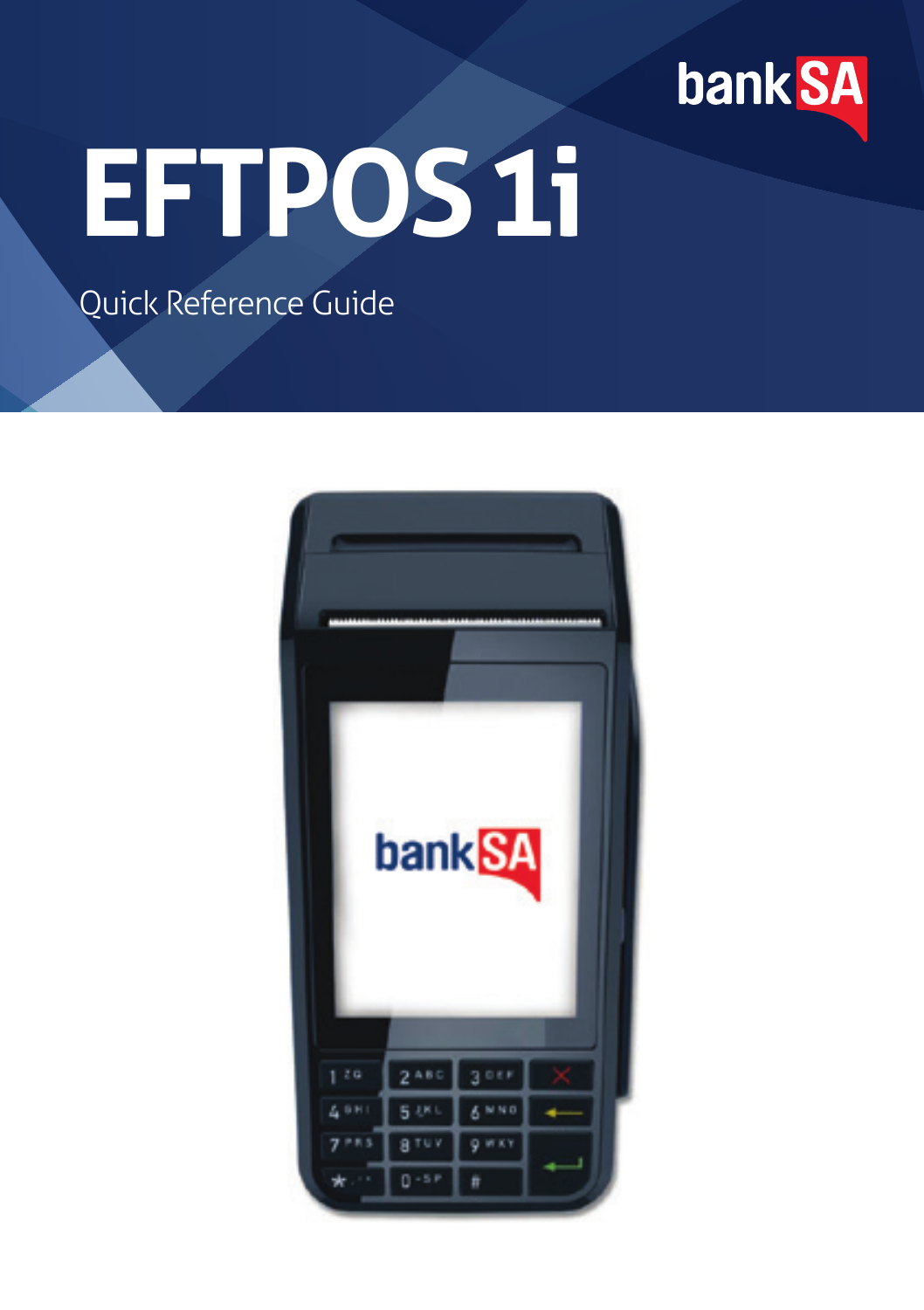# **3G/GPRS and Bluetooth® Connectivity**

| Setting up 3G/<br><b>GPRS</b> backup<br>communications        | To configure 3G/GPRS, please follow the below steps:<br>1. Press #998 on the PINpad.<br>2. Press 8 to configure GPRS.<br>In the event that your main communication method is down, the terminal will<br>automatically failover to 3G/GPRS backup communications.                                                                                                                                                                                                                                                                                              |
|---------------------------------------------------------------|---------------------------------------------------------------------------------------------------------------------------------------------------------------------------------------------------------------------------------------------------------------------------------------------------------------------------------------------------------------------------------------------------------------------------------------------------------------------------------------------------------------------------------------------------------------|
| <b>Setting up</b><br><b>Bluetooth to base</b><br>connectivity | 1. Connect the terminal base to a power point using the provided power cable.<br>2. Please then plug in the terminal's base to your POS using a supported<br>communications method (serial or USB connections).<br>3. Place your terminal on the base for charging.<br>4. The terminal will prompt to turn on Bluetooth on the base to configure<br>the pairing.<br>5. Once paired the screen will display pairing successful.<br><b>Note:</b> The terminal can function in a wireless mode whilst connected with its base<br>using Bluetooth communications. |

## **Processing transactions**

| <b>Processing a</b><br>purchase       | 1. Initiate a purchase transaction via the POS interface.<br>2. The terminal will prompt you to Tap, Insert or Swipe the customer's card.<br>3. If a contactless card is presented, position the card above the terminal<br>screen for processing.<br>4. The terminal will advise if the transaction has been approved or declined<br>and print a receipt.<br>5. Alternatively, for Insert or Swipe card processing, select the account type on<br>the terminal<br>6. The terminal will prompt for the customer to enter their PIN<br>(if required) and then press ENTER.<br>7. The terminal will advise if the purchase has been approved or declined.<br>Note: If the terminal is in standalone-lite mode, then the purchase amount is<br>entered on the terminal and not the POS interface.<br>Settlement and all other functions are completed on the terminal as the terminal<br>is not connected to the POS. |
|---------------------------------------|--------------------------------------------------------------------------------------------------------------------------------------------------------------------------------------------------------------------------------------------------------------------------------------------------------------------------------------------------------------------------------------------------------------------------------------------------------------------------------------------------------------------------------------------------------------------------------------------------------------------------------------------------------------------------------------------------------------------------------------------------------------------------------------------------------------------------------------------------------------------------------------------------------------------|
| Processing a cash<br>only transaction | 1. Initiate a cash only transaction via the POS interface.<br>2. Insert/swipe the customers card.<br>3. Select the account type (Cheque and savings accounts only).<br>4. Have the customer enter their PIN and press ENTER.<br>5. The terminal will advise if the transaction has been approved or declined.                                                                                                                                                                                                                                                                                                                                                                                                                                                                                                                                                                                                      |
| <b>Processing a</b><br>refund         | 1. Initiate a refund on the POS interface.<br>2. The terminal will prompt you to Tap, Insert or Swipe the customer's card.<br>3. If a contactless card is presented, position the card above the terminal<br>screen. The terminal will advise if the transaction has been approved or<br>declined and print a receipt.<br>4. Alternatively, for Insert or Swipe card processing, select the account type on<br>the terminal<br>5. The terminal will prompt for the customer to enter their PIN (if required) and<br>then press ENTER.<br>6. The terminal will advise if the refund has been approved or declined.                                                                                                                                                                                                                                                                                                  |

# **Processing transactions continued**

| Processing<br>a pre-<br>authorisation | 1. Initiate a pre-authorisation transaction via the POS.<br>2. Insert/Swipe the customers card.<br>3. The terminal will prompt for the customer to enter their PIN (if required)<br>and then press ENTER.<br>4. The terminal will advise if the pre-authorisation has been approved<br>or declined.<br>Note: This function is only available for approved pre-auth merchants and<br>is applicable for credit or charge cards only.                                                                                                                                                                                                                                                                                                                                                                                                                                                                                                                                                                                             |
|---------------------------------------|--------------------------------------------------------------------------------------------------------------------------------------------------------------------------------------------------------------------------------------------------------------------------------------------------------------------------------------------------------------------------------------------------------------------------------------------------------------------------------------------------------------------------------------------------------------------------------------------------------------------------------------------------------------------------------------------------------------------------------------------------------------------------------------------------------------------------------------------------------------------------------------------------------------------------------------------------------------------------------------------------------------------------------|
| <b>Processing a</b><br>completion     | 1. Initiate a completion transaction via the POS.<br>2. Key in the ROC number from the pre-authorisation receipt and press ENTER.<br>OR: To bypass the ROC number, enter six zeros and press ENTER.<br>• If you have keyed in the ROC number and pressed ENTER go to step 3.<br>• If you pressed ENTER only go to step 5.<br>3. The pre-authorisation details will be displayed. Press ENTER to<br>confirm details<br>4. Have the customer sign the receipt. If the signature matches the signature<br>on the card, press ENTER on the POS.<br>5. Key in the authorisation number from the Pre-Authorisation receipt and<br>press ENTER.<br>6. Insert/swipe the customer's card.<br>7. The terminal will prompt for the customer to enter their PIN<br>(if required) and then press ENTER.<br>8. The terminal will advise if the pre-authorisation completion has been<br>approved or declined.<br>Note: This function is only available for approved pre-auth merchants and<br>is applicable for credit or charge cards only. |

## **Processing a Settlement**

| <b>Processing a</b><br><b>Settlement</b> | <b>Automatic Settlement</b><br>i. Your terminal will settle automatically every day at a pre-programmed time.<br>ii. This is set up when your facility is first established. If required,<br>you can contact the Merchant Help Desk to change your Auto<br>Settlement time.                                                                               |
|------------------------------------------|-----------------------------------------------------------------------------------------------------------------------------------------------------------------------------------------------------------------------------------------------------------------------------------------------------------------------------------------------------------|
|                                          | <b>Manual Settlement</b><br>i. You have the option to perform a manual settlement anytime throughout<br>the day prior to the auto settlement. This function allows you to manually<br>settle the current trading day.<br>ii. Initiate a settlement transaction via the POS interface.<br>iii. The terminal will connect to the bank and begin settlement. |
|                                          | Note: A settlement can only be performed once in a 24 hour period. You will<br>receive a (97) CANNOT SETTLE response if you have attempted to settle more<br>than once. You cannot settle between 9:30pm and 11:00pm (AEST).                                                                                                                              |